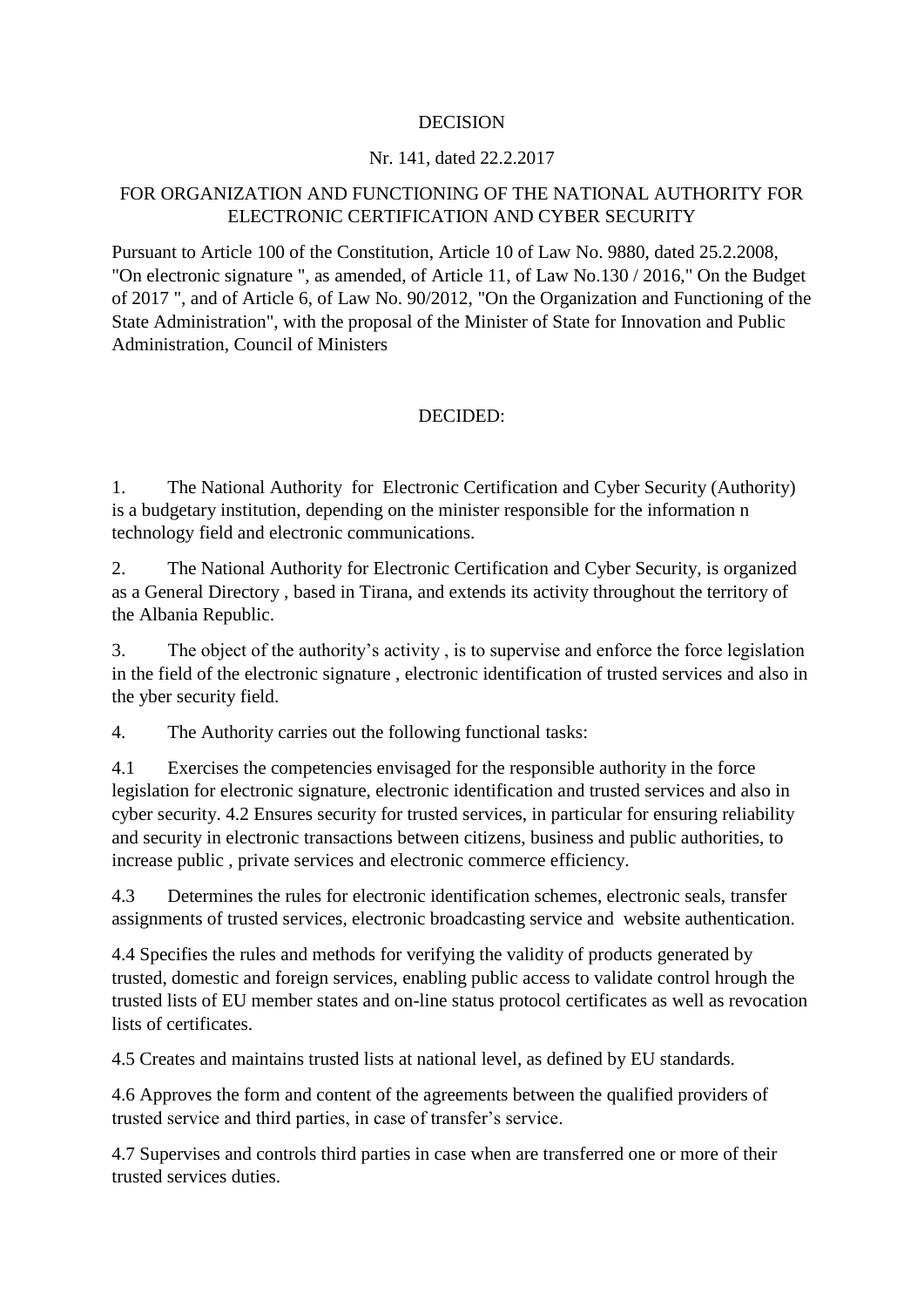4.8 Realizes the control / monitoring of implementation of standards and issuing qualified certificates procedures from qualified providers of trusted service.

4.9 Stimulate and promotes trusted services in public services, provided by public and private institutions, towards citizens and business.

4.10 Participates in the preparation of the national strategy in the field of electronic security, in accordance with projections according to the legislation in force for electronic signature, electronic identification and trusted services also in cyber security.

4.11 Cooperates with national and international organizations in the area of security electronics regulation.

4.12 Guarantees the conditions for free competition between qualified providers of trusted service, which rely on the principles of transparency, neutrality of technology, free economy of market, non-discrimination and honesty.

4.13 Solves disputes between qualified providers of trusted service and testing , confirmation organizations.

4.14 Protects the rights of trusted service users and solves disputes between qualified providers of trusted service and qualified certificate holders.

4.15 Coordinates work with public and private institutions, which have critical and important systems of information, and counter-measures against cyber threats / attacks.

4.16 Consults, proposes and cooperates with relevant government structures for drafting programs and the pursuit of special procedures, in order to improve the level of protection of data and network / state computer systems against unauthorized activities and / or attempts to develop an unauthorized activity.

4.17 Verifies the security and compatibility of applications developed or implemented by state authorities.

4.18 Specifies the minimum technical standards for data security and networks / systems computer information society, in accordance with international standards in this field.

4.19 Controls the implementation of all technical standards implemented by the institutions of the information company.

4.20 Proposes the completion and improvement of legislation in the area of activity that it covers.

4.21 Builds, manages and maintains the unique on-line system for publishing web pages with illegal content, as follows:

a) Sites with illegal content are considered by public authorities and are officially submitted to the Authority, which enables them the rights of access to the system for their publication, with the intent of closing these pages.

b) The Authority issues guidelines for the functioning of the system, defining the rights and obligations of public authorities as well as Internet service providers (ISPs).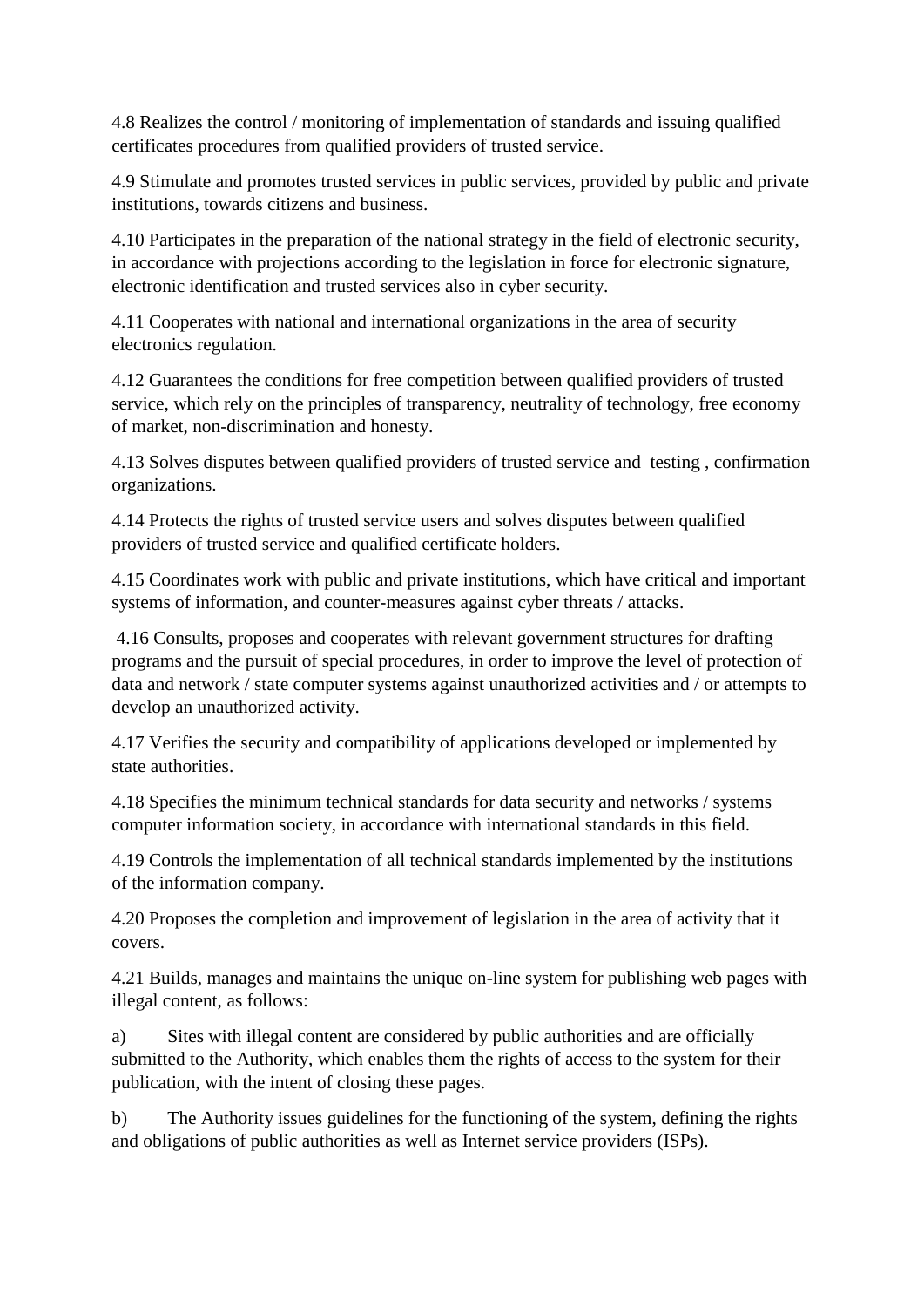4.22 Publicates the list of minimum security rules for all public and private institutions and provides periodic control of their implementation.

4.23 Creates and updates the electronic registry for control procedures.

4.24 Creates and updates the electronic register of cyber events / incidents and register of national / international contact points.

5. The Authority has the official emblem and seal, as specified below:

5.1 The emblem consists of the emblem of the Republic of Albania and notes: "The Republic of Albania, Council of Ministers, National Authority for Electronic Certification and Cyber Security ".

5.2 The stamp of the Authority has the form and contains the elements defined in the legislation in force on production, administration, control and preservation of official stamps.

5.3 The stamp of the Authority contains the identification mark "National Authority for Electronic Certification and Cyber Security ".

5.4 The seal of the Authority is administered and maintained in accordance with the legislation in force.

6. The Authority is headed by the General Director, who organizes and oversees the activity of institution and is responsible for its well - functioning, and represents the institution in its relations with third parties.

7. The General Director carries out these duties:

7.1 Prepares analyzes, reports and makes proposals for the smooth running of its subordinate structures.

7.2 Directs, elaborates the annual program of directorate engagements and sets priorities in their work.

7.3 Periodically reports on the activity of the institution to the responsible minister.

7.4 Proposes to the responsible Minister of the field to undertake legal initiatives for filling and improving the legal framework in force.

7.5 Takes measures for the efficient management of the human resources, financial resources and material resources of the institution.

8. The internal structure of the Authority is approved by the Prime Minister under the legislation in force.

9. In all bylaws, the words 'National Authority for Electronic Certification ' and National Agency for Cyber Security' are replaced by the 'National Authority for Electronic Certification and Cyber Security'.

10. All rights, obligations, contracts and projects that are in process and belonging respectively to " National Authority for Electronic Certification" and " National Agency for Cyber Security" are transferred to the "National Authority for Electronic Certification and Cyber Security".